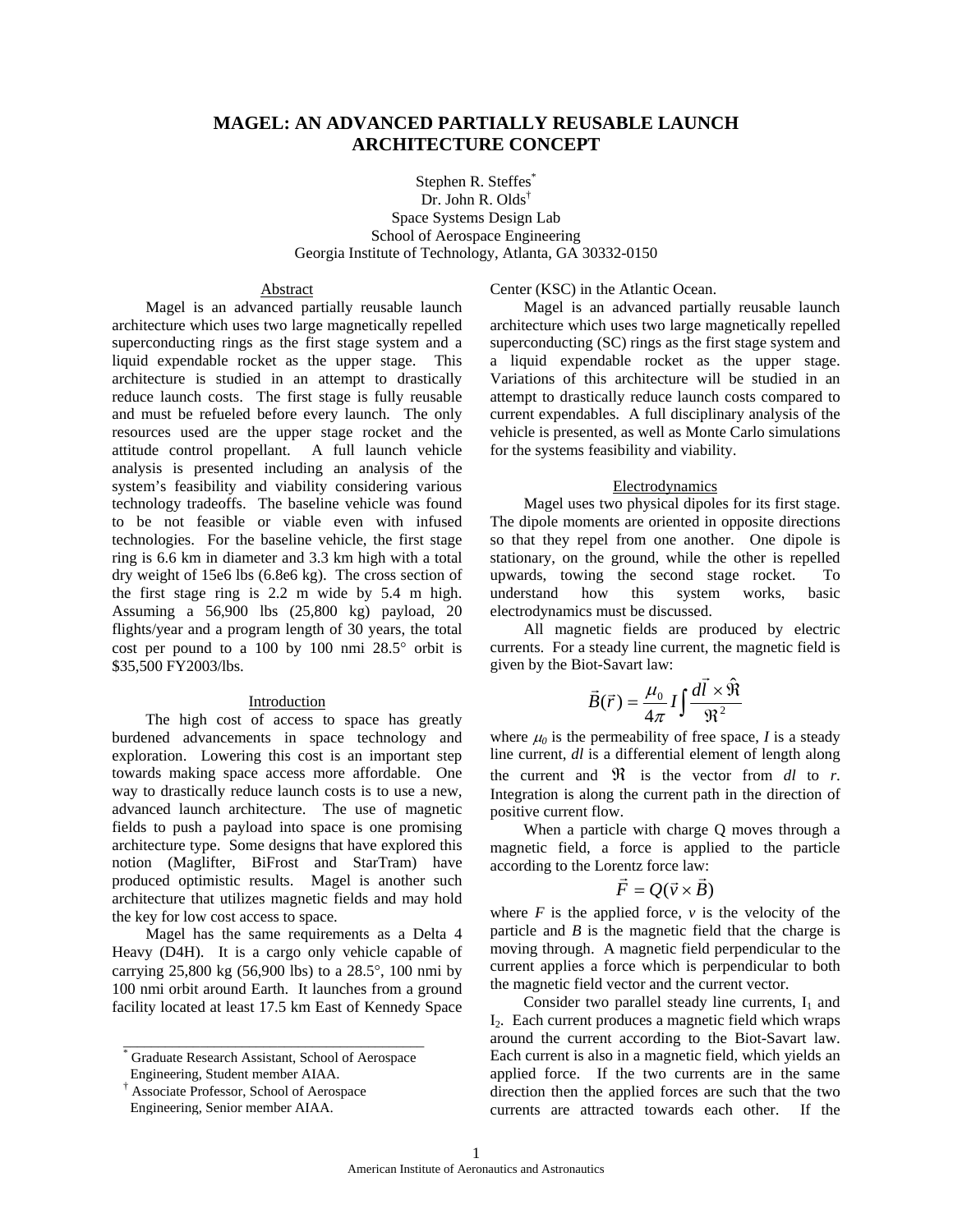currents are in opposite directions then they repel.

Magel uses a system of two physical dipoles stacked on top of each other. A physical dipole is a circular loop of current which produces a magnetic field shown in Figure 1 (a). If two current loops of the same radius are stacked on top of each other with currents going in opposite directions (Figure 1 (b)) then the applied force on the upper loop due to the lower loop is as shown in Figure 1 (c). There is a net upward force on the loop. This force is the basis for the first stage of the Magel architecture.

Consider the case where two current loops are stacked on top of each other and the bottom loop is on the surface of the Earth. There is a gravitational force in the negative z direction pulling the top loop downwards. If the magnetic force on the loop balances out the gravitational force then the resulting system is unstable. If the center of the top loop shifts a small amount away from the z-axis then the net horizontal force on the upper loop is non-zero and there is a net torque. These are factors to consider when designing Magel.

Another issue to consider for this system is the case of a changing magnetic field due to the lower ring. Changing magnetic fields induce electric fields. These electric fields induce currents in conducting materials. This includes the conductor containing the current in the upper loop as well as any conductors in electronics, engine parts, second stage, etc. Materials exist that are known to soak up magnetic fields and can be used to protect sensitive components if the induced current is large.

The last topic to consider is superconductivity. There are a number of problems that come about by using conventional conducting materials (copper, iron or gold) to carry the current for the upper ring. These materials have small internal resistance which causes a loss of current and a build up of heat. They are also heavy materials compared to the alternative. SC materials have zero resistance which leads to zero loss of current and no heating. Generally, they are also lighter weight. The tradeoff is harder maintenance, elevated cost and higher complexity than conventional conductors. However, they are necessary to maintain the high currents needed for Magel.

Superconductors are materials that have zero electrical resistance and perfect diamagnetism when they are cooled below a certain temperature, called the critical temperature  $(T_c)$ . Perfect diamagnetism means that the material does not allow an external magnetic field to penetrate into its interior. To counteract any applied field, a superconductor will induce its own magnetic field to exactly cancel it. As a result, a superconductor's  $T_c$  will lower with an increase in the



**Figure 1: (a) Magnetic field of a physical dipole. (b) Stacked current loop configuration. (c) Force applied to upper current loop.** 



**Figure 2: DSM used for Magel.**

applied magnetic field, meaning too much magnetic field will cause the SC material to become nonsuperconducting.

### Design Methodology

The design methodology used focuses on designing a launch system which is comparable to the D4H. The D4H was chosen because it currently has the largest payload capability of all expendables. To more closely compare the two systems, the second stage of Magel was based off of the second stage of the D4H.

Figure 2 shows the design structure matrix used to design Magel. There is a large convergence loop between the configuration and weights and sizing analyses. There is also a loop between operations and both cost and safety. The feedback link from weights and sizing to configuration is rather weak, so the configuration does not change often and the main convergence loop is between propulsion and weights and sizing.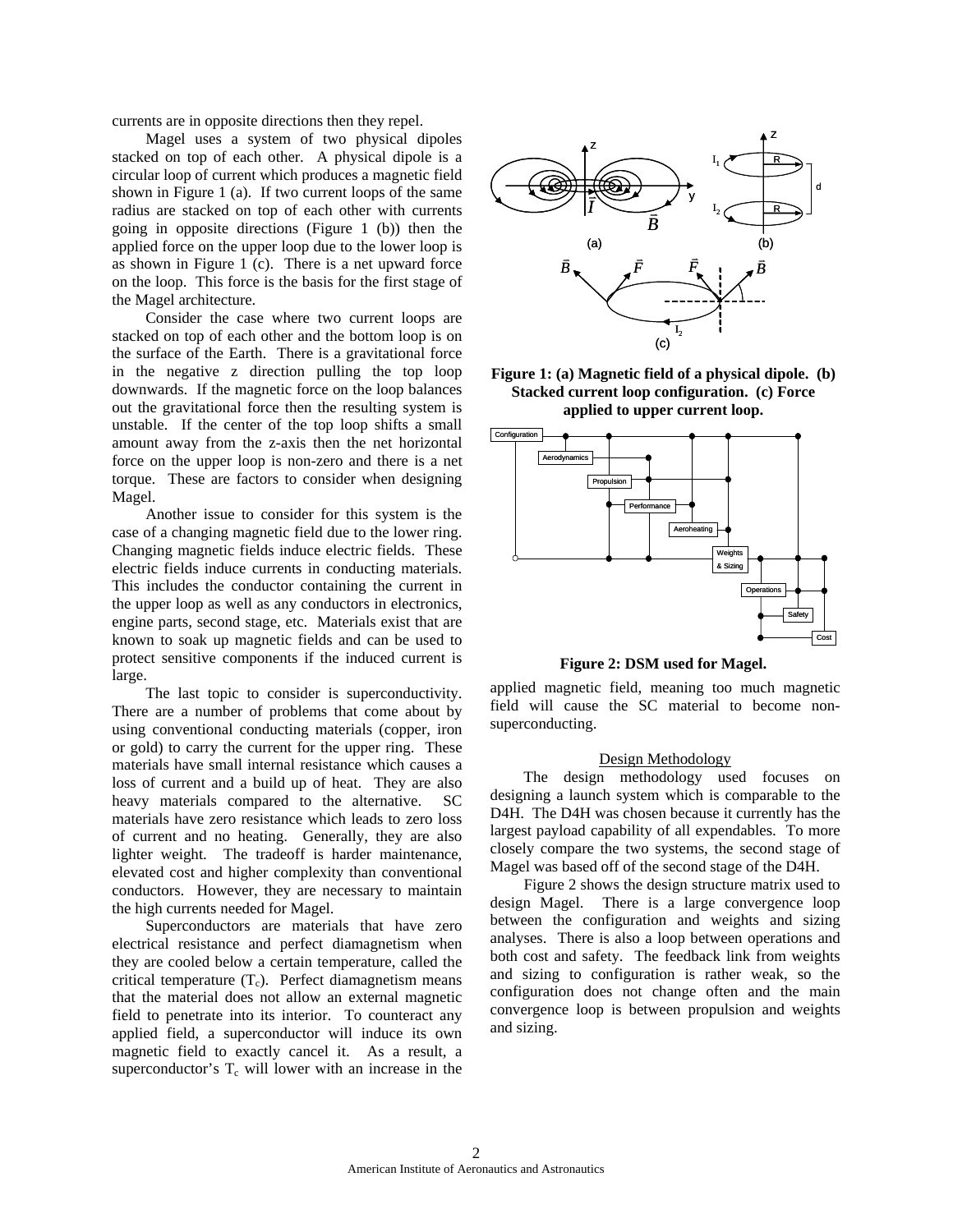# Mission Scenario

The Magel architecture replaces the first stage of an expendable rocket with a reusable vehicle. The first stage of the system consists of a large (6.6 km diameter) ring that houses 7 SC tubes. These tubes carry enough current to propel the ring into the atmosphere by pushing against the magnetic field provided by the ground ring. The second stage of the system is an expendable rocket. During the ring's ascent, the second stage is towed behind the first stage, connected to the ring by cables.

At launch, the first stage and the attached second stage rest on top of the ground ring (Figure 3). When the two rings have been charged up to their initial current, the first stage is released. The first stage ascends upwards, towing the second, until the upward force on the ring vanishes. At this stage the vehicle is going 726 m/s vertically (Mach 2.44) at 20 km altitude. At that time the second stage is released from the cables and is ignited. This single stage rocket then ascends into a 100 nmi by 100 nmi 28.5° orbit. Shortly after the second stage is released (while the cables still have some horizontal motion towards the outside of the ring), the cables detach from the first stage, fall into the ocean and are later recovered. When the first stage starts to fall back down to Earth, it uses the magnetic force applied by the ground ring to slow its descent and make a soft landing back onto the ground ring. During the whole trajectory, the current of the ground site is controlled to yield the optimal performance.

#### Disciplinary Analyses

Conceptual design of the vehicle used several disciplinary analyses to analyze the feasibility and viability of the system. They are presented here in order of execution within the design structure matrix.

# Configuration

Configuration of the vehicle was determined using Pro/Engineer. Size estimates for each of the subsystems on the vehicle where obtained from the weights and sizing analysis. These values were used to draw a model of the system. This model was then used to determine available space and, more importantly, to provide a model for the aerodynamics analysis.

The baseline vehicle configuration is shown in Figure 4 and Figure 5. The second stage rocket is positioned on the axial line of the vehicle and is suspended from the first stage by 4 cables. These cables are angled at 45° with respect to the horizontal. The first stage ring is 6.6 km in diameter and the second stage hangs 3.3 km below the ring.

A closer view of the first stage shows more interesting details (Figure 6). The cross section of the ring is an airfoil shape with a height to width ratio of 2.5 (5.4m by 2.2m) (Figure 5). This allows enough



**Figure 3: Magel mission profile.** 



**Figure 4: CAD model of Magel (isometric view).** 



**Figure 5: Side view (left) of Magel. Cross section of first stage ring (right).** 

volume to house 7 SC tubes, 4 attitude determination and control system (ADCS) engines and all of the ADCS propellant. There are 4 propellant tanks positioned around the ring, one for each ADCS engine.

### **Aerodynamics**

Aerodynamics analysis was performed with Configuration Based Aerodynamics (CBAero) version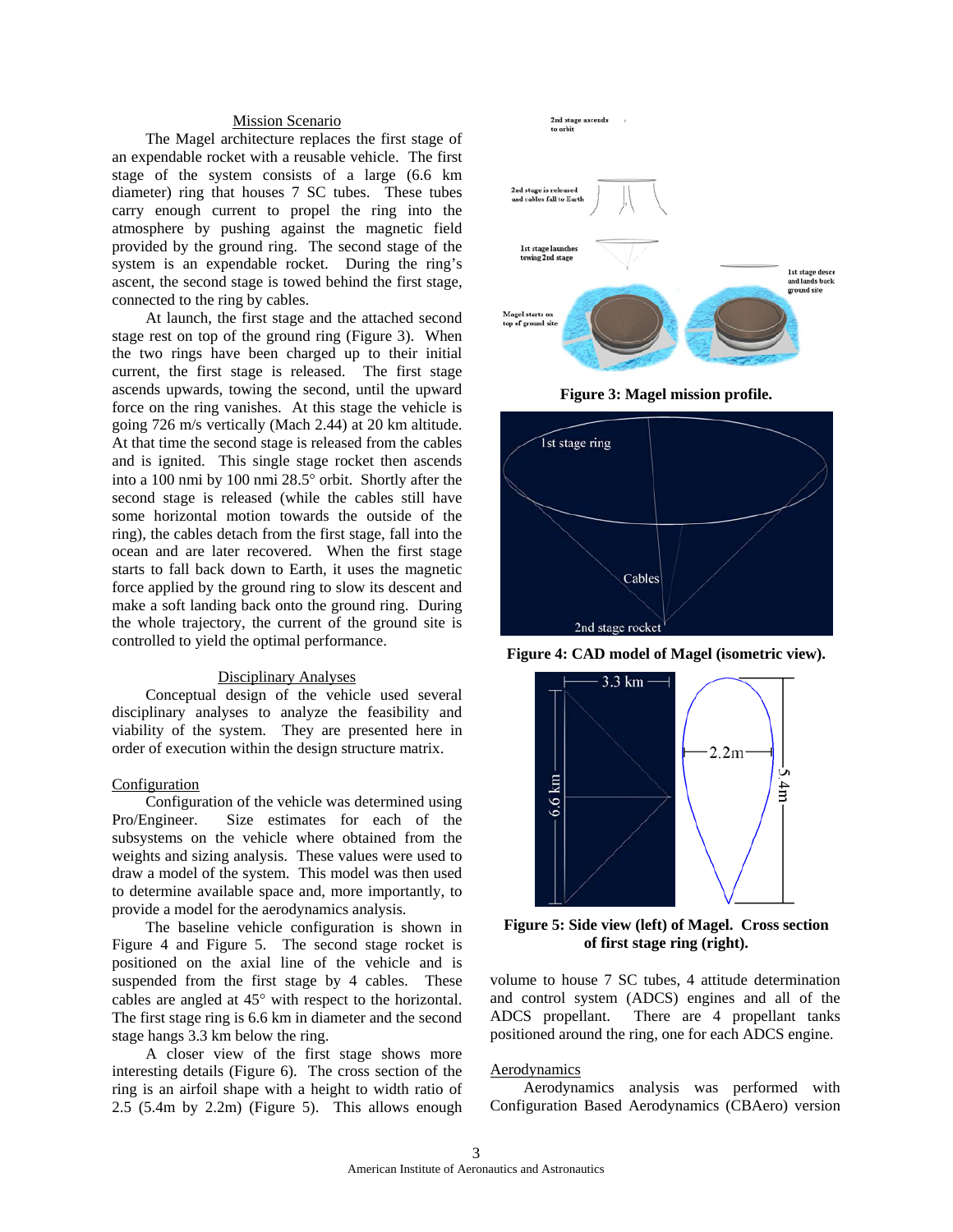1.4.1. CBAero is a preliminary aerodynamics tool for predicting subsonic to hypersonic aerodynamic environments about an arbitrary vehicle configuration. For subsonic aerodynamics CBAero uses an unstructured, fast multi-pole panel formulation and for the supersonic and hypersonic regimes it uses a variety of independent panel type methods. This software is currently being developed by David J. Kinney at NASA Ames Research Center. The parts of the software that are still in development were not used in this analysis.

For the first stage trajectory, only the aerodynamics of the ring was considered. The components from the cables, second stage and engines were considered negligible. Analysis was done over the entire regime provided by the trajectory. Mach number (M) ranged from 0 to 3, dynamic pressure (q) ranged from 0 to 0.422 atm and angle of attack  $(α)$  was from 0 to 10°. The trajectory itself did not sway from an  $\alpha$  other then 0°, but other  $\alpha$ 's were considered for completion.

CBAero provides lift and drag coefficients over the specified regime. For the first stage, Figure 7 shows  $C_{dt}$  vs M. This gives a peak  $C_{dt}$  of 0.76 at M=1.54. These results were accounted for in the performance analysis.

#### Propulsion

<span id="page-3-0"></span>The design of the individual SC tubes was based on the StarTram design<sup>1</sup>. One tube consists of a structural support tube, an outer heat dispersing tube, the superconducting material and a flow of liquid helium. This design allows for good structural support and cooling of the SC material.

The main structure for each tube consists of a graphite epoxy honeycomb composite support tube. This supports the tube from collapsing in on itself due to the radially inwards magnetic pressure caused by the tube's own magnetic field. Tubes were designed to withstand 5 times their rated pressure in the worst case scenario to ensure an adequate safety margin.

Liquid Helium (LHe) flows through the support tube to cool the SC wires. NbTi has a  $T_c$  of 9.3 K, so the cooling fluid used must cool the SC wires to a temperature that is lower than this<sup>2</sup>. LHe is the best alternative in terms of cost, weight, boiling point and the fact that it is a noble gas. This will cool the wires to LHe's boiling point at 4.2 K.

The entire SC tube system was designed to have high safety margins and good structural support. 7 tubes carry the total current needed for the first stage (1.2e7 A). In the worst case scenario, 2 entire SC tubes are allowed to transition to their normal state and cease to carry current. If that happens, the current being carried by these tubes is transferred over to the other 5 tubes.

The 7 SC tubes were configured into a "figure



**Figure 6: First stage ring breakdown, zoomed in.** 



**Figure 7:**  $C_{dt}$  **vs Mach for**  $\alpha=0$  **for the ring.** 

eight" geometry (Figure 8). This design provided good packaging inside the airfoil as well as structural support. Truss segments were positioned between several sets of SC tubes to support the structure and provide a counter force to the attractive force between each tube. Truss segments were made out of graphite epoxy with an operating compression strength of 7.5e8  $N/m<sup>2</sup>$ . The truss also provided support against the laterally inward force due to the ground magnetic field, which was at its maximum at the maximum altitude, as well as counteract the force coming from the tension in the cables connecting the second stage. Each truss segment was sized to withstand 5 times the maximum axial force to ensure a good safety margin. The truss is represented by the thick lines shown in Figure 8.

<span id="page-3-1"></span> The propulsion analysis used electrodynamics and SC theory to size the current carrying system based on values from weights and sizing. Given  $M<sub>cross</sub>$  and the maximum altitude, and assuming that the maximum current from the ground site is 200 times that of the first stage ring, it was possible to find the current needed in the first stage and maximum current of the ground site in order to cancel gravity at the maximum altitude. From the critical current density  $(J_c, t)$  the maximum allowable current per cross sectional area) and the critical magnetic field  $(B_c, th$ e maximum allowable magnetic field in the SC material) of NbTi, it was then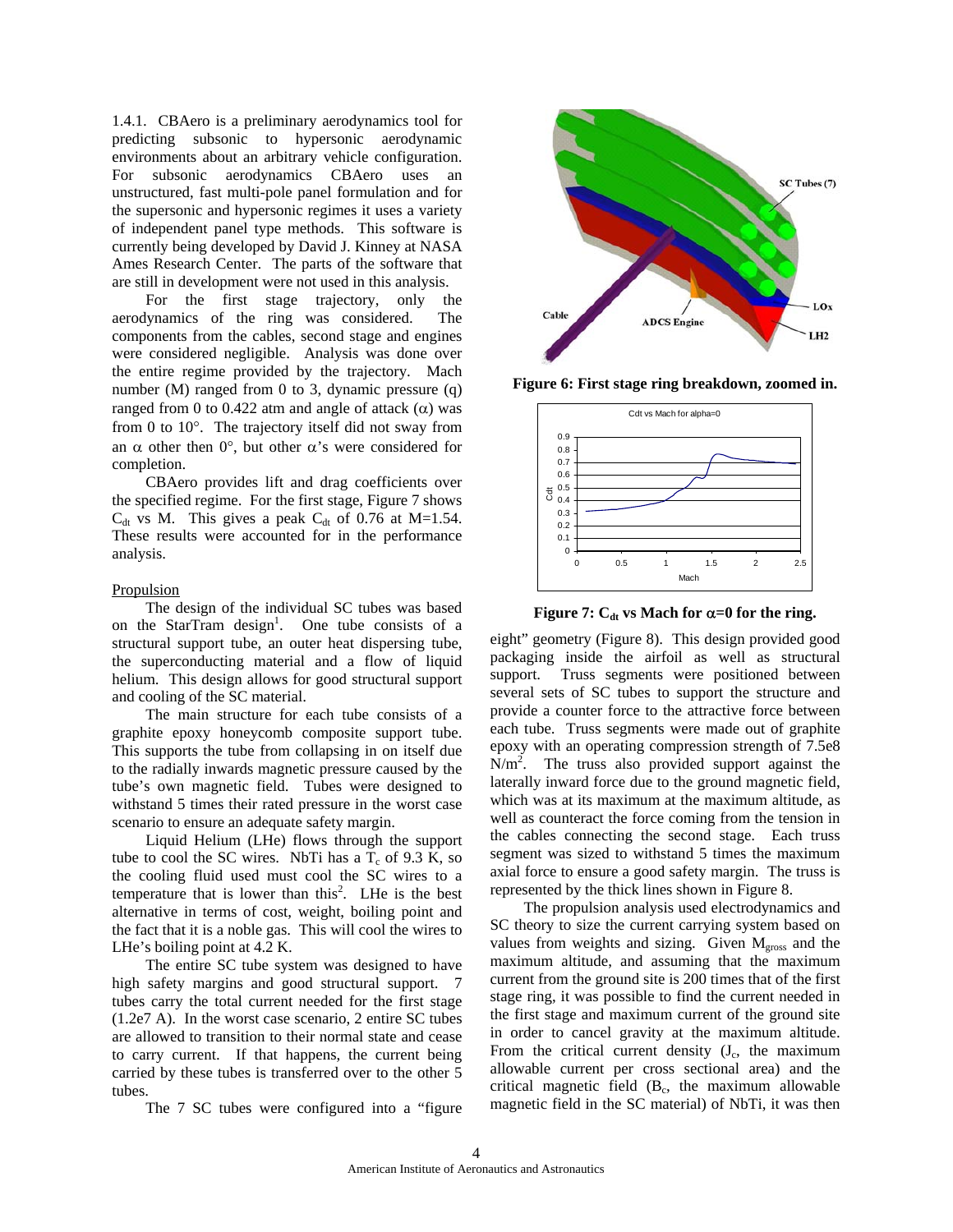possible to find the total cross sectional area of SC material needed, as well as find the minimum radius of each SC tube.

Analysis of the ADCS system was based on a rough estimate of the amount of propellant needed to correct a small change in the trajectory. Assuming the ADCS makes a trajectory correction to reposition the entire first stage so that it's directly over the center of the ground ring every time the first stage is off by 2 m, it takes 6 m/s of velocity change to reposition the vehicle and that a correction of this magnitude occurs 100 times over the entire first stage trajectory, the total delta V needed by the ADCS was 600 m/s. The thrust needed from each ADCS engine was sized to 150% of the thrust needed to counteract the maximum torque applied by the ground ring's magnetic field, which was 6.5e5 N.

Each ADCS engine is a sized Space Shuttle Main Engine (SSME). The amount of propellant needed for the ADCS was considerable (1.7e6 kg). In order to save mass, an efficient SSME was chosen over a pressure fed system which would add weight due to the pressurized gas needed. This assumes the technology that an SSME-type engine can be created such that it can start and stop quickly and repeatedly.

The second stage propulsion analysis was a simple model based on a modified rocket equation. The rocket was sized based on the total delta V needed to get to orbit. The delta V needed to make the flight with no losses is  $V_{final} - V_{initial}$ . The delta V loss from drag was estimated to be 0 m/s because the rocket starts its ascent where the atmosphere is very thin  $(0.15 \text{ kg/m}^3 \text{ and } 9.2 \text{ m}^3)$ K-Pa). The delta V loss from gravity and from thrust vector control was based on the delta V loss from an average expendable and scaled by the distance from the initial altitude to orbit. There was also a delta V gain from Earth's rotation. A summary of these values is listed in Table 1.

<span id="page-4-0"></span>Other masses were sized from existing vehicles. Inert mass and payload fairing mass were taken from the D4H<sup>[3](#page-10-2)</sup>. Engine mass and  $I_{sp}$  were sized from an SSME based on the thrust required (120% of the total weight).

# Performance

Performance calculations used a simple altitude step method to compute the trajectory of the first stage.



**Figure 8: Truss and SC cable geometry.** 

**Table 1: Delta V losses for the second stage.** 

| <b>Delta V Loss</b>   | <b>Value</b> | <b>Units</b> |
|-----------------------|--------------|--------------|
| Flight                | 7,068        | m/s          |
| Drag                  |              | m/s          |
| Gravity               | 599          | m/s          |
| <b>TVC</b>            | 599          | m/s          |
| <b>Rotating Earth</b> | $-396$       | m/s          |
| Total                 | 7,870        | m/s          |

Values for the initial altitude, maximum acceleration  $(a<sub>max</sub>=6 g's, based on D4H payload requirements)$ , maximum q (qmax=42.6 KPa, from D4H payload fairing), gross mass  $(M<sub>cross</sub>=1.10e7 kg)$  and the drag profile were provided. The maximum current of the ground station ( $I_{g,max}$ , where  $I_g$  is the current of the ground station) is the current needed to balance the gravitation force of the gross mass at an altitude of 20 km. Small steps in altitude (30 to 250 m) were taken until the maximum altitude was reached. At each step the trajectory conditions were calculated based on the previous step. The atmospheric model used simple equations from Glenn Research Center<sup>4</sup>.

A final first stage altitude of 20 km was chosen to restrict the capabilities of the architecture. This ensures that the first stage does not escape from Earth. It provides a limit on the size of the vehicle. Also, it provides a staging point for the second stage that has little atmospheric density.

Each phase of the trajectory is limited by  $a_{\text{max}}$ ,  $q_{\text{max}}$  or  $I_{g,\text{max}}$ . Initially the trajectory is limited by  $a_{\text{max}}$ , at the end of this phase q will rise to  $q_{max}$ . During the next phase, the vehicle accelerates slowly, keeping

**Table 2: Conditions at key points in the first stage trajectory.** 

| <b>State</b>                                                              | Time (s) | Alt(m) | Vel (m/s) | М    | $q$ (Pa) |
|---------------------------------------------------------------------------|----------|--------|-----------|------|----------|
| Initial Condition, $a=a_{max}$ , $q < q_{max}$                            | 0.0      | 24     |           | 0.00 |          |
| $q = q_{max}$ , a $\alpha_{max}$                                          | 5.5      | 778    | 272       | 0.81 | 42.109   |
| $I_{g, line} = I_{g, dipole}$ , q=q <sub>max</sub> , a <a<sub>max</a<sub> | 10.5     | 2.175  | 292       | 0.88 | 42,109   |
| $I_g = I_{g,\text{max}}$ , q <q<sub>max, a<a<sub>max</a<sub></q<sub>      | 40.8     | 14.431 | 628       | 2.11 | 42,109   |
| 2nd Stage Ignition, $q < q_{max}$ , a=0                                   | 48.8     | 20,000 | 726       | 2.44 | 23,453   |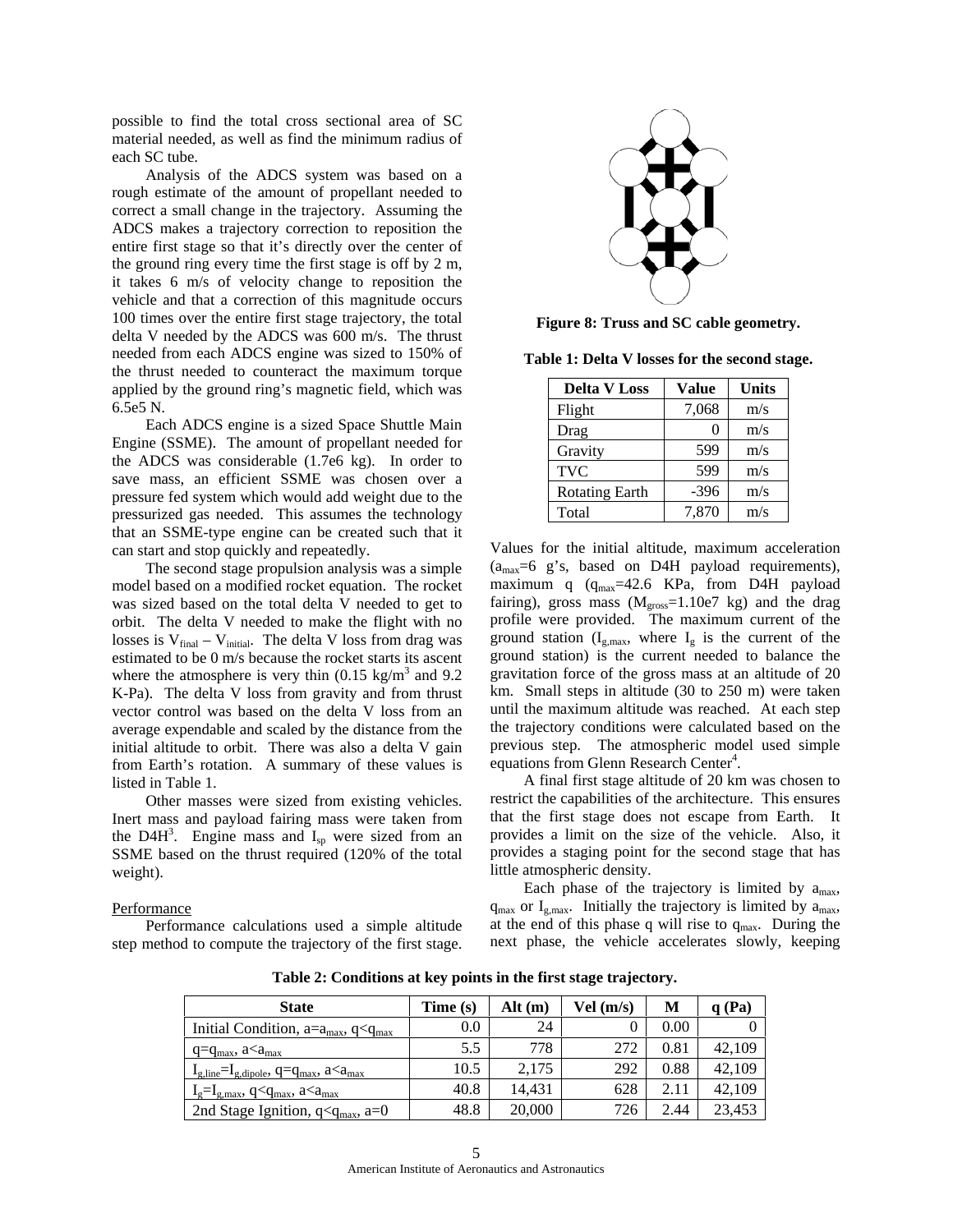$q=q_{\text{max}}$ , until  $I_g$  rises to  $I_{g,\text{max}}$ . The vehicle then rises until a=0, at which point the second stage will ignite. There is also a point in the trajectory where the magnetic force from the ground station switches from using the calculation based on two circular line currents to the calculation based on two dipoles. At this point the current needed by a line current  $(I_{g, line})$  is equal to a current needed by a dipole (I<sub>g,dipole</sub>). This trajectory is the most efficient way to reach the maximum altitude with the given constraints (in terms of maximum final velocity). The conditions between each phase in the trajectory are listed in Table 2.

The equations used to calculate the magnetic force are based on the force between two circular line currents and between two dipoles, as discussed earlier. The actual equations used are the same as those discussed, but with an added geometric imperfection factor. This constant multiplies the original equations to create more conservative calculations. For this geometry, the value used for this constant was 0.9 [.](#page-3-0) The imperfection was used because these equations are only approximations. The exact expressions for the force equations are much more complicated.

The conditions throughout the first stage trajectory are shown in Figure 9. There are abrupt changes in the charts due to transitions between each phase of the trajectory, as expected. The largest concern here is the discontinuity in the magnetic field at the first stage due to the ground site at the end of the first phase. This is due to the large change in acceleration at this point. To control this change, the current in the ground facility must quickly change from a value of 1.03e7 A to 2.65e6 A in less than one second. Realistically, changes in current at this rate are not feasible with current technology. One alternative would be to gradually change the current over this point. The

analysis assumed that the ground site has complete control over the current in the ground ring to simplify the trajectory.

The maximum rate of change in magnetic field at the first stage is small  $(-6.1e-4)$  T/s, not including the discontinuity). This is a small rate (the Earth's magnetic field is 4.5e-5 T at the surface), although their still may be some problems with induced electric currents in subsystems. The amount of material needed to protect sensitive components was assumed to be negligible when compared to the mass of the first stage. The amount of current that is gained from this change in magnetic field was also assumed to be negligible.

#### Aeroheating and Thermal

Miniver was used for the aeroheating analysis. This code predicts aeroheating boundary conditions for a given cross section, trajectory and ambient conditions. It was developed by NASA Langley Research Center in the early 90's. Analysis was only done for the first stage ring because the contribution of thermal protection system mass due to any other part of the vehicle is negligible compared to the mass of the ring.

Results from Miniver consisted of peak temperature values on the airfoil. The peak temperature attained was 451.7 K at the top of the cross section. A conservative estimate for the melting point of aluminum (the material on the skin of the ring) is 533 K. Therefore, there is no need for any thermal protection system (TPS) on the ring skin.

TPS for the rest of Magel was neglected. Realistically, there may be impinging sock waves on the cables. There may even be a shock cone that intersects with the second stage. Heating effects due to these cases were assumed to be small enough such that the problem could be solved by addeingTPS to the



**Figure 9: Conditions for the first stage trajectory.** 

American Institute of Aeronautics and Astronautics 6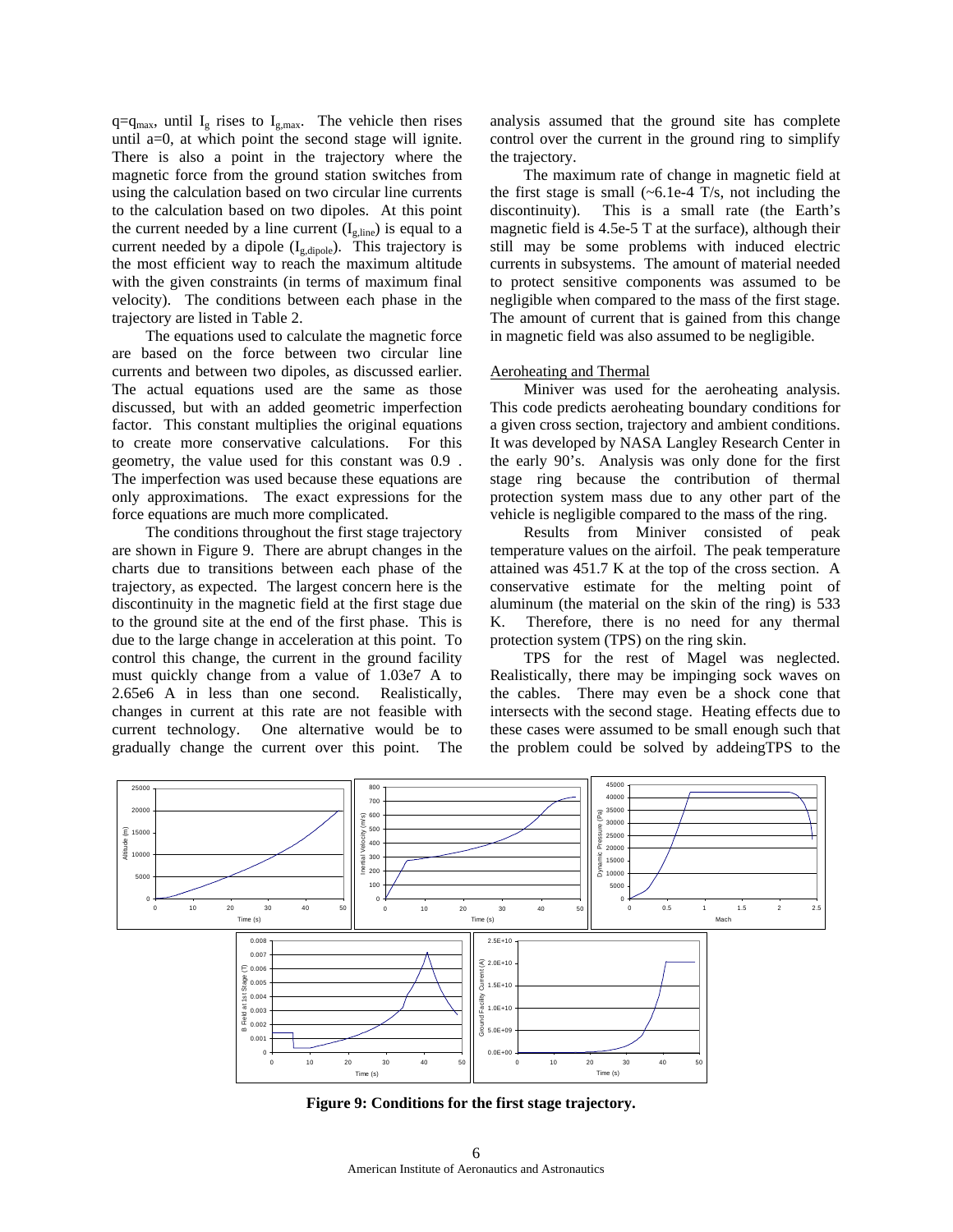effected areas. The weight of this TPS was assumed to be much smaller than that of the entire vehicle, and thus was neglected.

### Weights and Sizing

Magel was sized based on existing components, estimations from StarTram and reusable launch vehicle (RLV) mass estimating relationships. This analysis was spreadsheet based, using inputs from the configuration, propulsion, performance and aeroheating analyses. It produced values for subsystems masses, total mass and vehicle dimensions (Table 3, Figure 10). The dry mass of the vehicle was 6.75e6 kg (1.49e7 lbs) and gross mass was 1.10e7 kg (2.41e7 lbs).

There were four main components for the first stage body: the ring fairing, ring truss, SC material and SC tubes. The amount of SC material needed was sized from the  $J_c$  and the radius of the first stage ring. The SC tubes were sized from the ring radius and the amount of magnetic pressure imposed and the radius of each tube was sized from the StarTram tube design. Mass for the ring fairing used a mass estimating relationship for RLV wing fairing weight<sup>[5](#page-10-4)</sup>. Each strut composing the truss was sized based on the maximum axial force it needs to support as well as the ring radius.

The cooling system mass was sized from the SC tube size. This system consists solely of the LHe flowing inside each of the SC tubes. Mass of the LHe assumed that there was at most a 15 cm thick flow on the inside of each tub[e.](#page-3-0) Masses for other parts of the cooling system were assumed to be negligible compared to the mass of LHe.

Cables connecting the second stage were sized based on the maximum tension in each cable and are made from oriented polyethylene. Each cable runs from the first stage ring down to the second stage at a 45° angle. A 400% safety margin on the operational tensile strength was used.

The radius of the first stage ring as well as the radius of each SC tube was an independent variable for the mass analysis. The vehicle can be closed within a range of values for these radii. Outside these ranges, the mass of the vehicle blows up. These variables were optimized such that the life cycle cost (LCC) of the vehicle was minimized.

# **Operations**

The operations analysis used Architecture Assessment Tool-enhanced (AATe), originally developed by NASA KSC. AATe is a spreadsheet based program that allows for quick estimations for fixed and variable operations costs as well as the vehicle turn around time and available flight rate.

Magel's operation settings were specified for AATe. Some assumptions include: Magel is a highly automated system and uses a dedicated turnaround and

**Table 3: Scale of Magel baseline.** 

| <b>Name</b>                 | <b>Value</b> | Units          |
|-----------------------------|--------------|----------------|
| Diameter First Stage        | 6,556        | m              |
| Airfoil Width               | 2.2          | m              |
| Airfoil Height              | 5.4          | m              |
| <b>Total Airfoil Volume</b> | 160,000      | m <sub>3</sub> |
| Diameter SC Tube            | 0.83         | m              |
| Cable Length                | 4,636        |                |



**Figure 10: Weight breakdown for Magel baseline.** 

**Table 4: Baseline operations metrics.** 

| <b>Name</b>                  | Value  | Units               |
|------------------------------|--------|---------------------|
| Turn Around Time             | 14.3   | Days                |
| <b>Available Flight Rate</b> | 25.5   | Flts/Yr             |
| Fixed Ops.                   | 27,300 | FY2003 M/Yr         |
| Variable Ops.                | 9.70   | FY2003 M/Flt        |
| Facilities                   | 3,010  | FY2003 M/Site       |
| Variable Labor               | 7.30   | <b>FY2003 M/Flt</b> |
| Variable LRU                 | 2.39   | FY2003 M/Flt        |
| <b>Fixed Labor cost</b>      | 104    | FY2003 M/Yr         |
| <b>Fixed LRU</b>             | 30.8   | FY2003 M/Yr         |

assembly facility, it does not require the use of toxic or polluting materials, it is completely fault tolerance to support flight safety, but accepts loss of mission, Magel requires no on-board stored gases and all systems have non-intrusive and non-mechanically active sensors.

Baseline operations outputs from AATe are given in Table 4. Fixed operations cost was largely due to the size of the vehicle. Therefore, a large value for the fixed operations cost was reasonable compared to the overall size of Magel. The facilities cost was much smaller than expected due to the fact that AATe does not take into account launch assist systems. This cost was increased in the vehicle cost analysis to more accurately account for the complex ground system. Finally, AATe does not take into account that fact that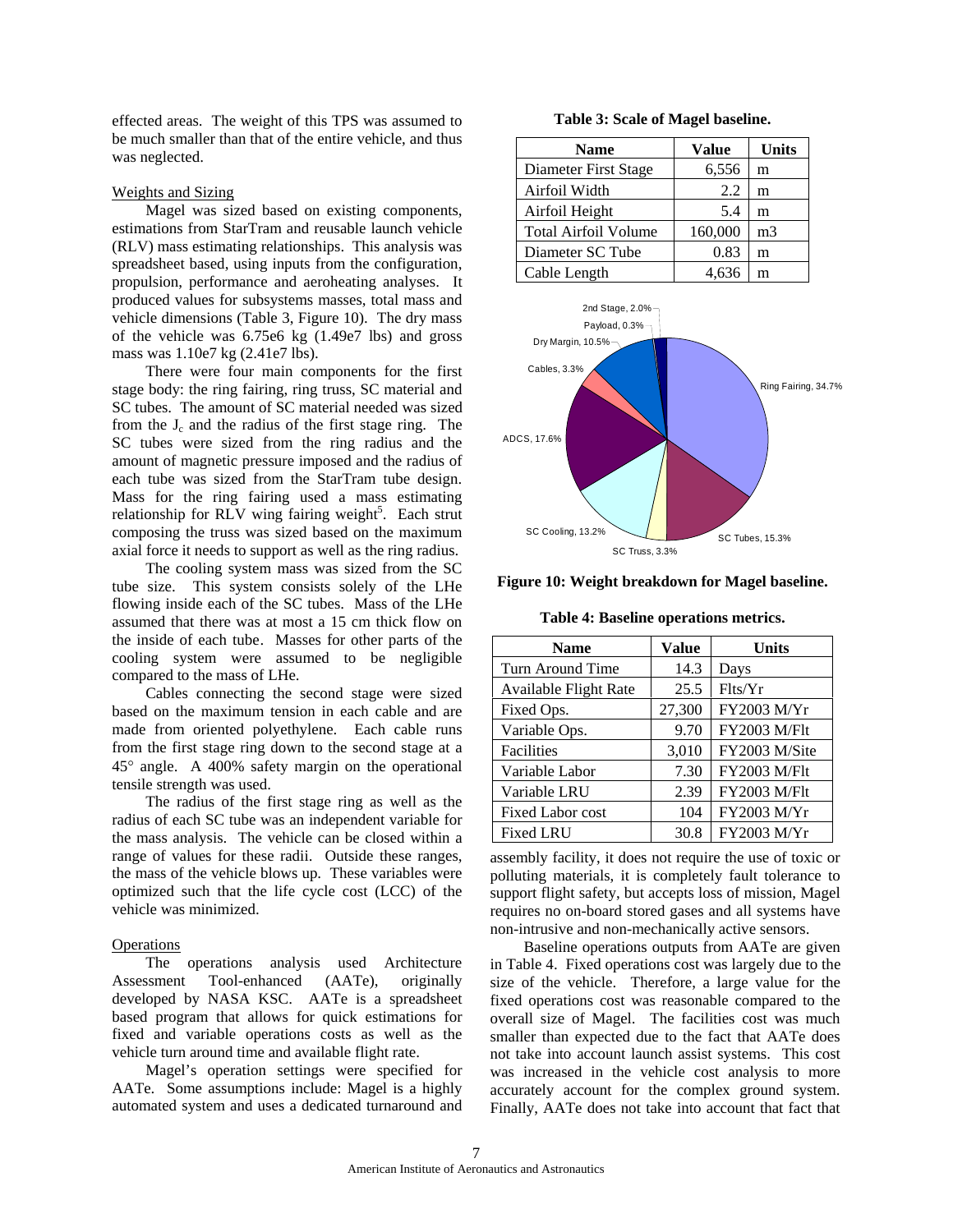the second stage was expendable. The cost of the second stage was added to the variable operations cost in the cost analysis.

# Safety and Reliability

Safety and Reliability analysis used GT-Safety II v1.6. This is a spreadsheet based code that works by multiplying various failure rates together. Values from the configuration, operations and weights and sizing were used to obtain the vehicle's reliability. Separate analyses were done for each stage of the vehicle.

For the first stage, all of the safety adjustment factors in GT-Safety were set to best describe the first stage of Magel. Magel was assumed to be 4 times safer than Space Shuttle in terms of abort options/windows, internal vehicle health monitoring, flight system redundancy, safety margins and ground handling complexity. Landing area flexibility was assumed to be 10 times less safe than Space Shuttle because Magel can only land directly on the ground site. The single engine shutdown rate was sized with the ring radius (7 SC rings were considered to be the first stage main engines). Propellant type versus TNT equivalent was sized with the total ADCS propellant. Lastly, vehicle subsystem failure rates were set to 10% of those for an average expendable.

For the second stage, the safety adjustment factors were set to describe a future expendable. The second stage was assumed to be 10 times safer than Space Shuttle in terms of vehicle health monitoring, ground handling complexity, the propellant loading process, and staging and flying over a population. It was also assumed to be mildly safer than Space Shuttle in terms of safety factors. The single engine shutdown rate was assumed to be the average for a rocket engine at 1 in 6,000. As for the first stage, the values for the vehicle subsystem failure rates were set to 10% of those for an average expendable.

According to GT-Safety, the baseline vehicle is very safe with these assumptions. The mean flights between failures (MFBF) for a loss of mission is 1 in 2,248 flights and for a loss of vehicle it is 1 in 5,076 flights. This is roughly 12 times the reliability of Space

Shuttle. Note that a loss of the second stage vehicle was considered as a loss of mission for the whole vehicle.

One safety concern that was not handled by GT-Safety is the effect of the magnetic field of the ground current on the environment. Humans can with stand being in a magnetic field of 1.5 mT or in a changing magnetic field of 0.03 T/s without harm<sup>6,[7](#page-10-6)</sup>. The minimum lateral distance away from the ground site where these conditions are satisfied is 17.5 km. Therefore, if the ground site is to be placed near KSC, it must be at least 17.5 km out in the ocean.

# Cost and Economics

Cost estimation of Magel used the NASA-Air Force Cost Model (NAFCOM). This uses a historical database to estimate cost based on subsystem weights. Airframe and propulsion costs are estimated separately. NAFCOM was used to estimate the design, development, testing and evaluation (DDT&E) and theoretical first unit (TFU) cost for both the Magel vehicle and ground site.

For the vehicle estimation, component weights for each subsystem on each stage were input. Next, complexity factors for each cost component were determined. The first stage was said to be built in segments that are 16 m long (the length of a railroad car). Each of these segments are very similar; only difference being the four segments with ADCS engine and cable connections, the eight segments with end caps on the ADCS propellant tanks and some segments have ADCS propellant tanks in them and some do not. Therefore, all segments were estimated to be the same cost and a learning curve was used for each segment, assumed to be 85%. Also, the complexity factors for integration, assembly and checkout for both the airframe and the first stage propulsion were scaled from the number of segments.

A similar approach was used for the ground site cost estimation. The ground ring was considered to be much less complex than the launch vehicle because it is only composed of SC rings and it does not have to be flight ready. This assumption lowered complexity

| DDT&E (Launch Vehicle and Facilities)                 | 112    | <b>B\$ FY 2003</b> |
|-------------------------------------------------------|--------|--------------------|
| TFU (Launch Vehicle Only)                             | 29.7   | <b>B\$ FY 2003</b> |
| Facilities Cost (Includes Facilities Operations Cost) | 48.0   | B\$ FY 2003/Site   |
| <b>Fixed Cost</b>                                     | 27.5   | B\$ FY 2003/Yr     |
| Variable Cost (Includes $2nd$ Stage Cost)             | 64.4   | M\$ FY 2003/Flt    |
| Cost Margin (15%)                                     | 182    | <b>B\$ FY 2003</b> |
|                                                       |        |                    |
| <b>LCC</b>                                            | 1,210  | <b>B\$ FY 2003</b> |
| Price per lbs                                         | 35,500 | \$FY 2003/lbs      |

**Table 5: Economic results for Magel baseline.**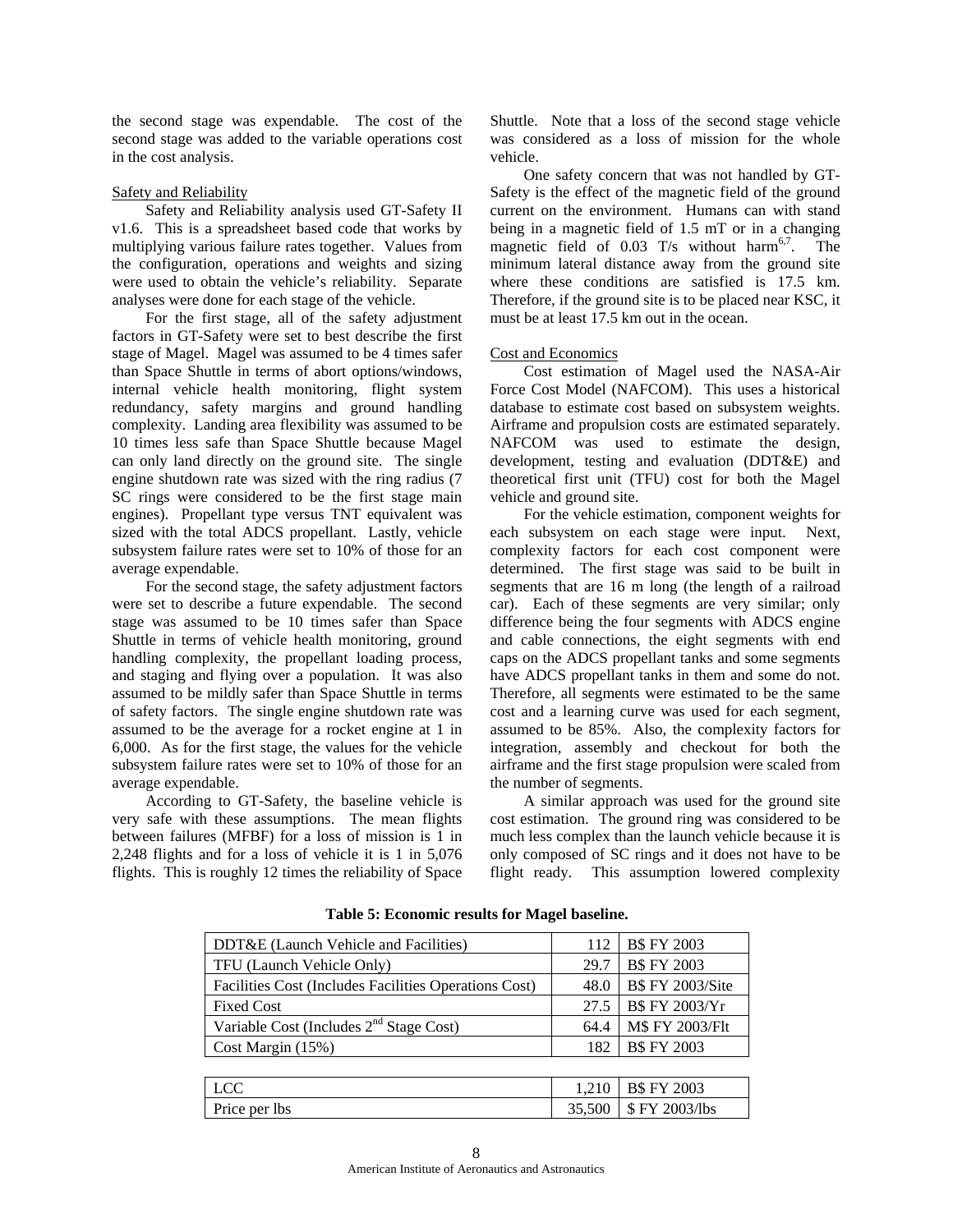factors across the board and is responsible for its relatively low cost compared to its weight. The total facilities cost per site used was the sum of the cost from NAFCOM and AATe.

The economic analysis used was a spreadsheet based tool created solely for Magel. It simply sums the LCC of the vehicle assuming values for the engine life, vehicle life, program length and flight rate. It also assumes that the market does not change over the life of the vehicle, there is no profit and there is zero cost of money. This implies that the cost of the vehicle (TFU and DDT&E) is paid for upfront. Economic results for the baseline vehicle are given in Table 5.

# Baseline Conclusions

The Magel baseline yields a price per pound that is not competitive with current expendables. The D4H costs a conservative \$3000/lbs for a 100 nmi by 100 nmi orbit[.](#page-4-0) Magel's cost is roughly 12 times that; not an outrageous amount, but enough not be competitive. However, these cost results involve some economic uncertainty. In order to get a better estimate of Magel's viability, a Monte Carlo simulation (MCS) was done, which will be explained later.

There are still several problems with the Magel architecture. There are impinging shockwaves on the cables as well as a possible impinging Mach cone on the second stage. The two stacked current ring geometry is unstable, which leads to the large ADCS system mass. Corrections due to high winds or the Coriolis Effect were not considered and may also make large contributions to the ADCS. Structural modes in the first stage ring and cables may prove to make the airframe unstable. There are induced currents in anything conductive on the vehicle due to the changing magnetic field of the ground ring. Not to mention the problems from the shear size of the vehicle.

Finally, there were several issues with the tools used for this design. NAFCOM, AATe and GT-Safety were created for normal RLVs, like Space Shuttle. Most likely, Magel is outside the acceptable limits of these tools. Therefore, other, more general tools are needed for better estimations. Still, these tools provide rough estimates for the vehicle and are a good first step.

# ROSETTA Model

After the baseline vehicle was designed, a Reduced-Order Simulation for Evaluating Technologies and Transportation Architectures (ROSETTA) model was built. This is a spreadsheet based tool that fully integrates all components of the design into a simple tool to quickly estimate the effects of small changes in variables. It is necessary, when running a large number of cases for the input variables, to considerably reduce the computation time for each point in the design space.

# Economic Monte Carlo Simulation

The baseline cost results contain various economic uncertainties. In order to get a better estimate of Magel's viability, an MCS was done. Economic variables are considered to be noise variables so triangular probability density functions were used over their ranges. These variables as well as their ranges are listed in Table 6.

After running the MCS, cumulative distribution functions were created for each of the economic metrics. Values for these metrics at the 50% confidence mark were considered to be the final results (Table 7). This gives a price per pound to orbit of \$38,900 FY 2003/lbs; which is roughly 13 times that of a D4H. With these economic assumptions, the baseline Magel architecture is most likely not viable (especially since the 0% confidence of price per pound is \$18,700 FY 2003/lbs).

#### Technology Infusion

To help improve the feasibility and viability of Magel, several technologies were considered. Since the SC tube mass is the main driver for the design, the main focus of the technology infusion was on different types of SC materials. These technologies were infused into the baseline and the resulting designs were compared.

#### Technology Identification

Three different types of SC materials were considered as well as technology impacts on magnetic field geometry and subsystem masses. SC materials considered include  $NbTi$ ,  $Nb<sub>3</sub>Sn$  and  $(Bi, Pb)<sub>2</sub>Sr<sub>2</sub>Ca<sub>2</sub>Cu<sub>3</sub>O<sub>x</sub>$  (BSCCO). For other technologies, general improvement in the geometric

**Table 6: Economic variables and their ranges used for the economic MCS.** 

| <b>Variable</b>               | Min  | <b>Nominal</b> | <b>Max</b> | <b>Units</b> |
|-------------------------------|------|----------------|------------|--------------|
| Engine Life                   | 100  | 500            | 1,000      | <b>Flts</b>  |
| Vehicle Life                  | 100  | 1,000          | 2,000      | <b>Flts</b>  |
| Program Length                |      | 30             | 50         | <b>Yrs</b>   |
| Learning Curve Rate           | 0.75 | 0.85           |            |              |
| <b>Flight Rate</b>            | 0    | 20             | 40         | Flts/Yr      |
| <b>TFU Complexity Factor</b>  | 0.5  |                | 1.5        |              |
| <b>DDTE Complexity Factor</b> | 0.5  |                |            |              |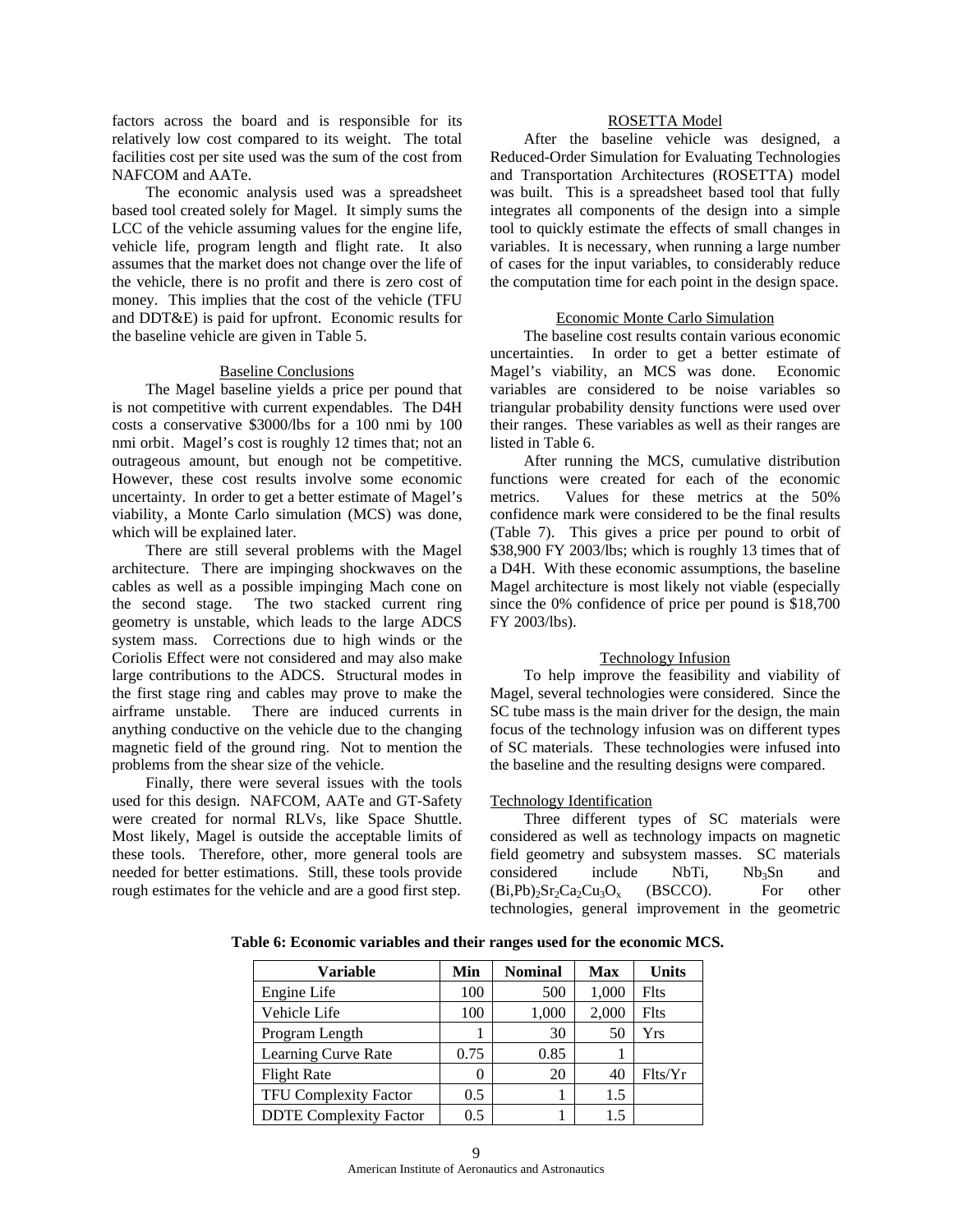imperfection factor, ADCS mass, airfoil fairing mass, SC truss mass and SC support tube mass were considered.

<span id="page-9-0"></span>NbTi is the most common SC material currently in use and was used as in the baseline design. Typical values for density,  $J_c$  and  $B_c$  are 6,530 kg/m<sup>3</sup>, 5e9 A/m<sup>2</sup> and 12.2 T respectively<sup>[8,](#page-10-7)[1,](#page-3-0)2</sup>. Large quantities are used in the competitive MRI magnet business and have brought the cost down considerably. The current estimate is around  $$1 FY2001/k-Am<sup>9</sup>$  $$1 FY2001/k-Am<sup>9</sup>$  $$1 FY2001/k-Am<sup>9</sup>$ .

<span id="page-9-1"></span>Nb<sub>3</sub>Sn is another common SC material currently in use. Typical values for density and  $B<sub>c</sub>$  are 8,036 kg/m<sup>3</sup> and 19.0 T<sup>8,2</sup>. A promising value for  $J_c$  of 6e9  $A/m<sup>2</sup>$  has also been reported<sup>10</sup>. Currently, only small quantities of  $Nb<sub>3</sub>Sn$  are being produced (2.5 tons/year) for an expensive \$4.6 FY 2001/k-A[m.](#page-9-1) If the demand for this material reaches 250 tons/year, this price could be brought down to \$1.5 FY 2001/k-Am. M[ag](#page-9-1)el would create this demand, therefore, the lesser cost was assumed.

<span id="page-9-2"></span>The leading high temperature superconductor is BSCCO. Currently, BSCCO is only available in powder form. Tubes of the material have been demonstrated to have peak values for  $J_c$  of 2e9 A/m<sup>2</sup>, but only locally<sup>11</sup>. Typical values for density and  $B_c$  are 4,010 kg/m<sup>3</sup> and 465.5 T<sup>8,[2,](#page-3-1)11</sup>. The current cost of BSCCO is  $$1,000$  FY2001/k-Am<sup>12</sup>. With decreases in costs and new manufacturing techniques, the cost of BSCCO is predicted to decrease considerably to \$21 FY 2001/k-Am[. T](#page-9-3)his smaller cost was assumed for the following analyses.

Improvements in other subsystems are not related to specific technologies, but represent general improvements that can be expected. Mass improvements in the airfoil fairing, SC truss and SC support tubes were based on improvements in materials. For the ADCS mass, once technology improvement could be to include all of the ADCS functionality in the ground ring or have some other ground based ADCS system. Therefore, a lower bound of 0 on the ADCS mass could be expected. Finally, improvements for the geometric imperfection factor were based on different ground ring geometries that could be considered.

### Technology Monte Carlo Simulation

In order to evaluate the effects of infusing each technology, several MCSs were performed. The effects of infusing each of the SC materials were well understood. Instead of including each of these materials in a single MCS, three separate MCSs were run (one for each SC material). For example, one MCS consisted of infusing  $Nb<sub>3</sub>Sn$  and running the MCS over the other five technologies. Technology impact factors used for the SC materials and the ranges used for the other technologies are listed in Table 8 and Table 9. The values for the SC materials were derived from the

**Table 7: Economic metrics at 50% probability.**

| <b>Metric</b>          | Value at 50%<br>Confidence | <b>Units</b>       |
|------------------------|----------------------------|--------------------|
| DDT&E                  | \$113                      | <b>B\$FY 2003</b>  |
| <b>TFU</b>             | \$30.2                     | <b>B\$ FY 2003</b> |
| <b>Facilities Cost</b> | \$48.8                     | B\$ FY 2003/Site   |
| LCC                    | \$1,130                    | <b>B\$FY 2003</b>  |
| Price per lbs          | \$38,900                   | \$FY 2003/lbs      |

**Table 8: Technology impacts for SC material.** 

|                     | <b>NbTi</b> | Nb3Sn | <b>BSCCO</b> |
|---------------------|-------------|-------|--------------|
| Density SC Material |             | 1.23  | 0.614        |
| Jc                  |             | 1.20  | 0.4          |
| Вc                  |             | 1.56  | 38.1         |
| Cost SC Material    |             | 1.5   |              |

**Table 9: Ranges for general technology impacts considered.** 

| <b>Technologies</b>              | Min | <b>Nominal</b> | Max |
|----------------------------------|-----|----------------|-----|
| Geometric Imperfection<br>Factor |     |                | 1.1 |
| <b>Mass ADCS</b>                 |     | 0.5            |     |
| <b>Mass Airfoil Fairing</b>      | 0.8 | 0.9            |     |
| Mass SC Truss                    | 0.8 | 0.9            |     |
| Mass SC Support Tube             | ۱х  | () 9           |     |

<span id="page-9-3"></span>values previously stated. The ranges for the other technologies were based on general improvements that could be expected.

After infusing each of the SC materials, the radius of the first stage ring and the radius of each SC tube was again optimized to minimize LCC. Gross mass for Nb<sub>3</sub>Sn was 1.10e7 kg and for BSCCO was 1.23e7 kg. Cost per pound to orbit for  $Nb<sub>3</sub>Sn$  was \$35,700 FY 2003/lbs and was \$41,300 FY 2003/lbs for BSCCO. Both of these technologies showed an increase in gross mass and cost compared to the baseline.

MCSs were then run on these three vehicles. The 50% confidence values are listed in Table 10 for each of the metrics. Assuming 20 flights per year for 30 years, these lead to costs per pound of \$35,400 FY 2003/lbs, \$35,700 FY 2003/lbs and \$41,000 FY  $2003/lbs$  for NbTi, Nb<sub>3</sub>Sn and BSCCO respectively. NbTi is the most economically viable and feasible out of the three SC materials investigated. The other two materials have different tradeoffs but each one yields a final design that is more expensive than NbTi.

# Technology Sensitivities

It is also useful to look at the effect that the individual technologies have on the vehicle. This will suggest which technologies to put development funds into. Each technology was individually applied to the